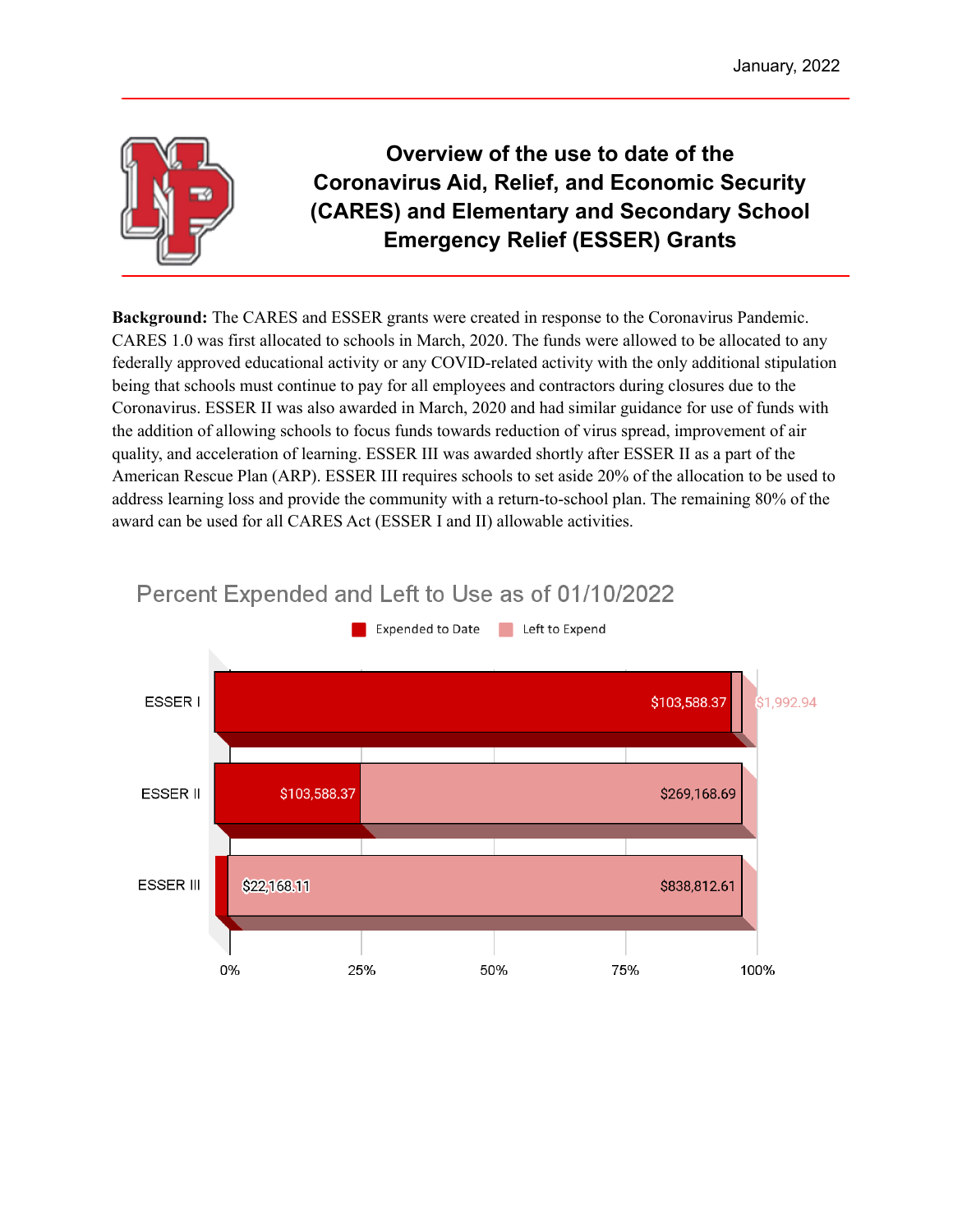## **ESSER I / CARES 1.0**

3/13/2020 - 9/30/2022 Awarded: \$105,581.31 Expended: \$103,588.37 Available: \$1,992.94



## **Plan for Remaining Funds**

● Professional Learning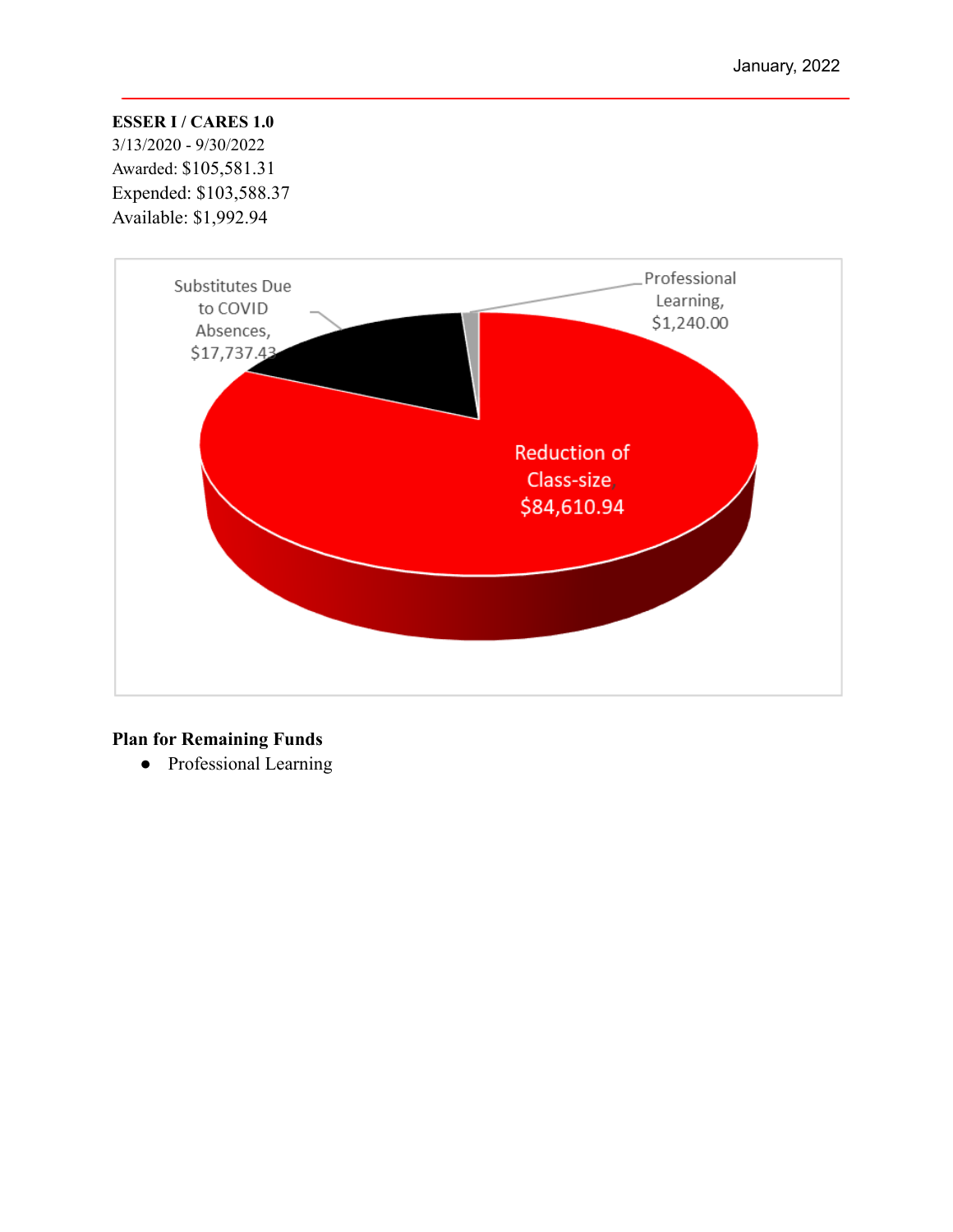#### **ESSER II / CARES 2.0**

3/13/2020 - 9/30/2023 Awarded: \$383,363.84 Expended: \$114,195.15 Available: \$269,168.69



#### **Plan for Remaining Funds**

- Additional Instructional Supplies
	- Virtual Reality Kits for Each School
- Continued Mental Health Support
	- Social workers in the buildings
	- Training
	- Support Software
- Continued Instructional Development
	- Curriculum mapping all grades and all content
- Continued Improvement to Administration Processes
	- Improvement of workflow and access.
- Continued Maintenance or Improvement of the Buildings